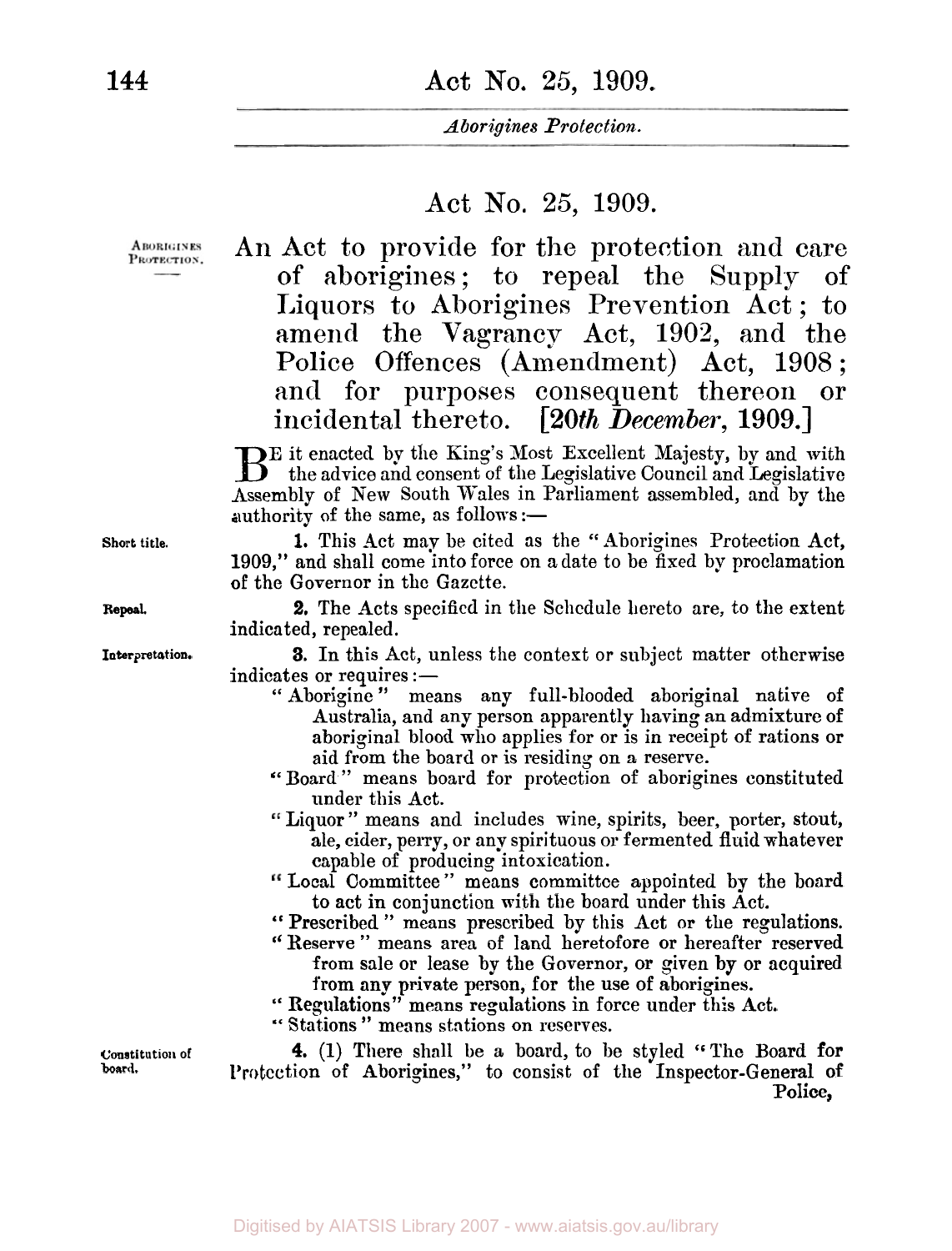#### *Aborigines Protection.*

Police, or Acting Inspector-General of Police, who shall, ex officio, be chairman, and not more than ten other members who shall be appointed **hy** the Governor.

**(2)** The board shall, subject to the direction of the Minister, be the authority for the protection and care of aborigines under this Act.

**(3)** The board shall annually elect one of its members as vice-chairman.

officers as may be necessary. *5.* The board may appoint managers of stations and such other **Appointment of officers** 

more than seven nor less than three persons, to act in conjunction **boards** and local with the board, and also officers to be called guardians of aborigines; and may at any time abolish such local committees, or remove any members therefrom, or cancel the appointment of any guardian. **6.** The board may appoint local committees consisting of not **Appointmentof local** 

Such committees and guardians shall exercise and perform the powers and duties prescribed by this Act and the regulations.

**7.** It shall be the duty of the board— **Duties** Duties of board.

- 
- (a) to, with the consent of the Minister, apportion, distribute, and apply as may seem most fitting, any moneys voted by Parliament, and any other funds in its possession or control, for the relief of aborigines ;
- (b) to distribute blankets, clothing, and relief to aborigines at the discretion of the board ;
- *(c)* to provide for the custody, maintenance, and education of the children of aborigines ;
- **(d)** to manage and regulate the use of reserves ;
- (e) to exercise a general supervision and care over all matters affecting the interests and welfare of aborigines, and to protect them against injustice, imposition, and fraud.

not be lawful for any person other than an aborigine, or an officer under the board, or a person acting under the board's direction, or under the authority of the regulations, to enter or remain upon or be within the limits of a reserve upon which aborigines are residing, for **any** purpose whatsoever. **8.** (1) All reserves shall be vested in the board, and it shall Control of reserves.

**(2)** The board may remove from a reserve any aborigine who is guilty of any misconduct, or who, in the opinion of the board, should be earning a living **away** from such reserve.

**(3) Any** building erected on a reserve shall be vested in and become the property of the board, also all cattle, horses, **pigs,**  sheep, machinery, and property thereon purchased or acquired for the benefit **of** aborigines.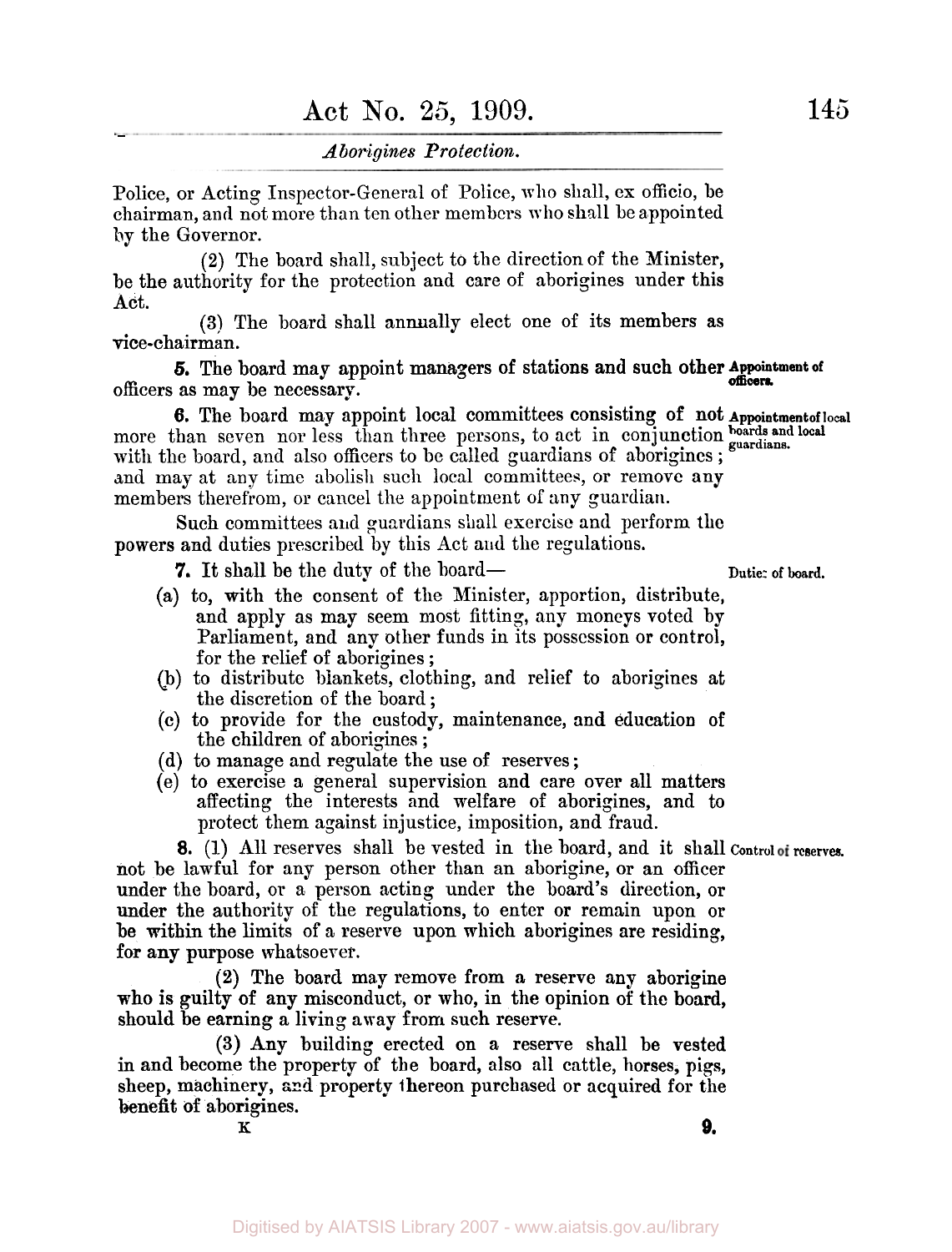#### *Aborigines Protection.*

**Supply of liquor** to **aborigines.** 

**Wandering with aborigines.** 

**Employment** of **female or infant aborigines.** 

**Enticing** *a* **child to** 

**Court may put an end to apprenticeship.** 

**9.** Any person who gives, sells, or supplies, except in case of accident, or on the prescription of a duly qualified medical practitioner, any liquor to any aborigine, shall he guilty of an offence against this Act. Nothing in this section shall affect the operation of the Liquor (Amendment) Act, 1905.

**10.** Whosoever, not being an aborigine, or the child of an aborigine, lodges or wanders in company with any aborigine, and does not, on being required by a justice, give to his satisfaction a good account that he has a lawful fixed place of residence in New South Wales and lawful means of support, and that he so lodged or wandered for some temporary and lawful occasion only, and did not continue so to do beyond such occasion, shall be guilty of an offence against this Act.

**11.** (1) The board may, in accordance with and subject to the provisions of the Apprentices Act, **1901,** by indenture bind or cause to be bound the child of any aborigine, or the neglected child of any person apparently having an admixture of aboriginal blood in his veins, to be apprenticed to any master, and may collect and institute proceedings for the recovery of any wages payable under such indenture, and may expend the same as the board may think fit in the interest of the child.

Every child so apprenticed shall be under the supervision of the board, or of such person as may be authorised in that behalf by the regulations.

Any such child so apprenticed shall be liable to be proceeded against and punished for absconding, or for other misconduct, in the same way as any child apprenticed by his father with such child's consent.

(2) For the purposes of this section, the words "neglected" child " shall have the same meaning as that assigned to them in the Neglected Children and Juvenile Offenders Act, 1905 : Provided that for such purposes a person shall be deemed a child who is above fourteen and under twenty-one years of age.

**(3)** Nothing in this section shall affect the provisions **of**  the Neglected Children and Juvenile Offenders Act, **1905.** 

**12. A** court, upon complaint made by the board that any person to whom any such child has been apprenticed is not performing the conditions of such indenture, or is unfit to have the further care or control of such apprentice, may summon such person to answer such complaint, and on proof thereof on oath may order such apprenticeship to be put an end to.

In this section "court" has the meaning given in the Neglected Children **and** Juvenile Offenders Act, 1905.

leave apprenticeship to leave his lawful service, or who entices the child of any aborigine, **13. Any** person who entices a child apprenticed **as** aforesaid

or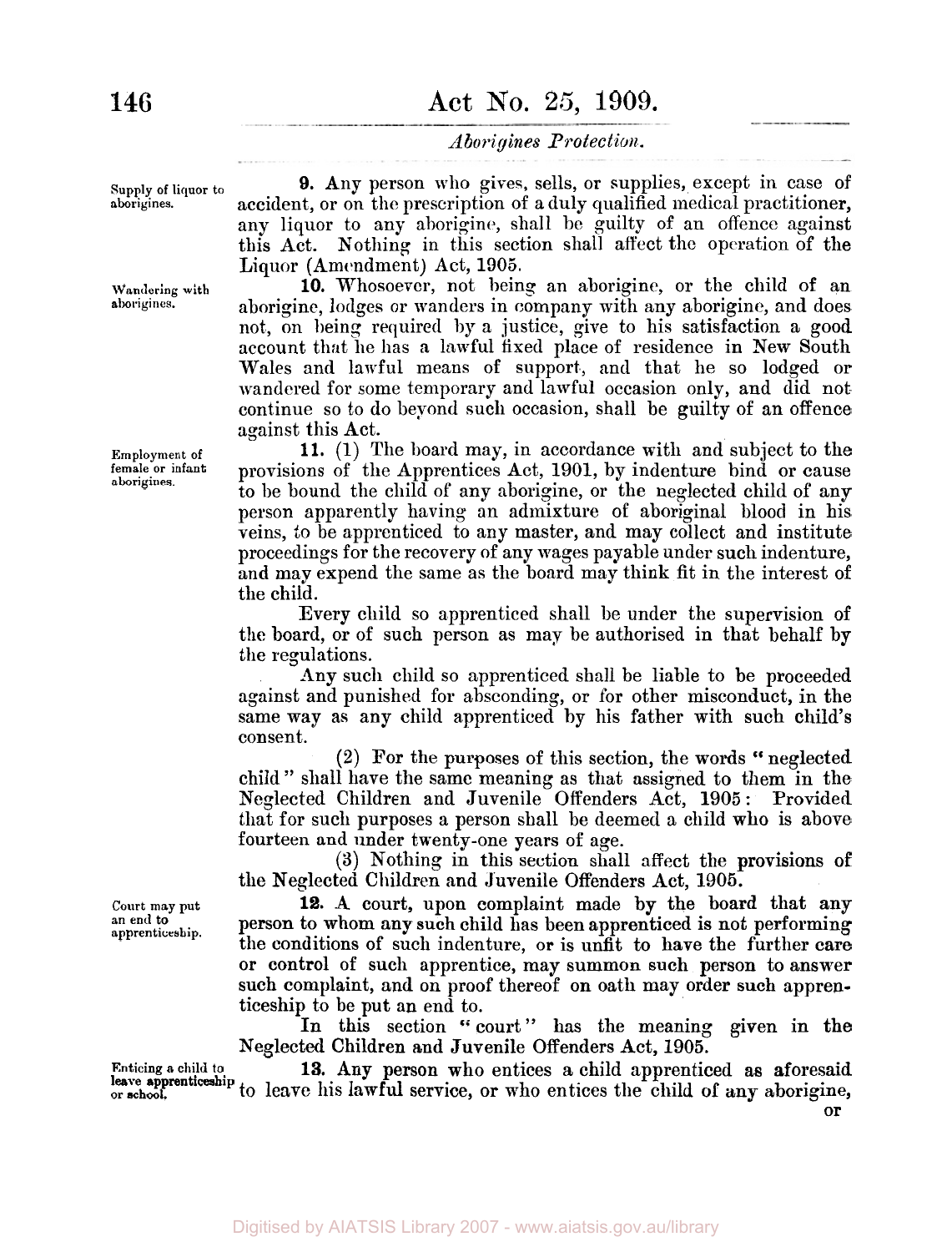#### *Aborigines Protection.*

or of any person apparently having an admixture of aboriginal blood in his veins, to leave any school, home, or institution, without the consent of the board, shall be guilty of an offence against this Act.

apparently having an admixture of aboriginal blood in their veins, aborigines camped who are camped or are about to camp within or near any reserve, town, townships. or township to remove to such distance from the reserve, town, or township as they may direct. **14.** The board may cause any aborigines, or any persons **Power to remove** 

or by the board to any aborigine shall be considered to be on loan only, blankets. and to be the property of the board, and any unauthorised person other than an aborigine who has in his possession or custody any blanket, or other article or portion thereof, which reasonably appears from the marks thereon or otherwise to have been so issued shall be guilty of an offence against this Act. **16.** Every blanket or other article issued by the Government **Illegal posession of** 

**16.** (1) If it appears to a court on complaint by or on behalf **Cost** of **maintenance**  of **aboriginal child** of the board that any near relative is of ability to maintain or to **may be recovered**  contribute to the maintenance at the cost of the Government of' any **from near relatives.**  child of an aborigine under sixteen and over five years **of** age, the court may on summons order such near relative to pay to the board a reasonable sum, in instalments or otherwise, as the court directs for or towards-

- (a) the past maintenance of such child, whether such child be alive or not at the time **of** the application ;
- (b) the future maintenance **of** such child :

Provided that in any proceedings in respect of the **Evidence necessary for order for** maintenance of an illegitimate child, **of** which the defendant **maintenance.**  is alleged to be the father, no order under this section shall be made-

- (c) upon the evidence of the mother, unless her evidence be corroborated in some material particular ; or
- (d) if the court is satisfied that at the time the child was begotten the mother was a common prostitute.

**(2)** Where an order under this section is made in respect **of** a person against whom an order has been made in respect of the child under the Infant Protection Act, **1904,** or the Neglected Children and Juvenile Offenders Act, **1905,** the court may rescind or amend any **such** last-mentioned order, so as to secure that the said person do not **pay** twice for the maintenance **of** the same child.

**(3)** Any order made under this section may be enforced, appealed from, quashed, confirmed, or varied, in the same manner in all respects **as** orders made under Part II of the Infant Protection And the court may issue a warrant for the arrest of any **1904.**  person absconding from the State with a view to evade compliance with any such order.

**(4)**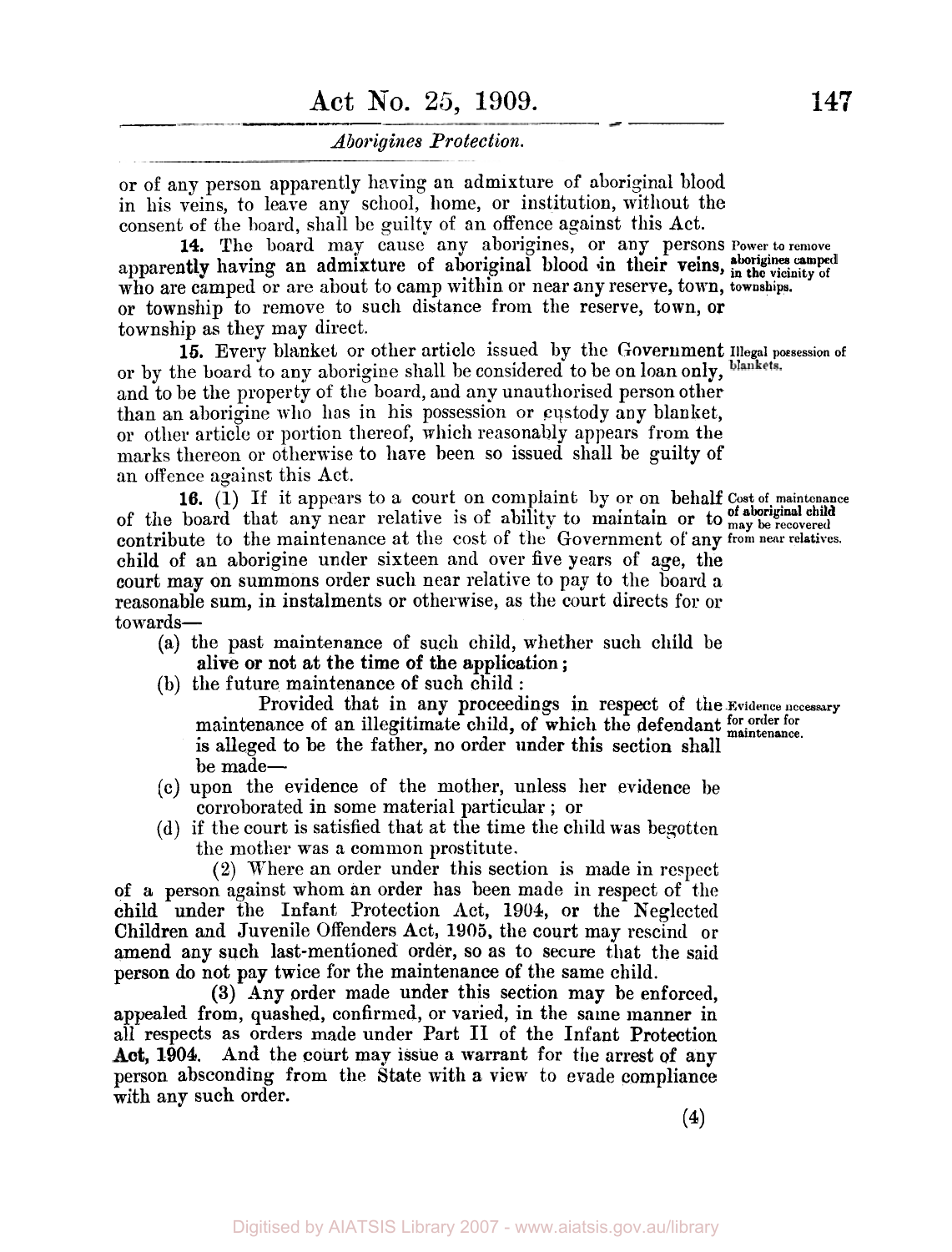#### *Aborigines Protection.*

**(4)** In this section " court " and '' near relatives " have, respectively, the meanings given in the Neglected Children and Juvenile Offenders Act, 1905.

**General penalty. 17.** Any person guilty of an offence against this Act shall be liable to **a** penalty not exceeding twenty pounds.

**Proceedings for 18.** Proceedings for an offence against this Act or for a **penalties.** contravention of the regulations may be taken before a stipendiary or police magistrate or any two justices by a member of a local committee, a guardian, a member or an officer of the board, or member of the police force.

> **19.** Any station or reserve on which aborigines are located, and any buildings, and the stores, stock, and any other matter or thing thereon or therein, may be inspected by any member of the board, or, on the authority of the board, by any member of a local committee, guardian, or by any member of the police force if such member is also authorised by the Inspector-General of Police. The person making such inspection shall report thereon to the board.

> *20.* (1) **The** Governor may make regulations for all or any of the matters following  $:$ ---

- **(a)** Prescribing the mode of transacting business and the duties generally of the board, local committees, guardians, and persons employed to carry out the provisions of this Act.
- **(b)** Authorising entry upon a reserve by specified persons or classes of persons for specified objects, and the conditions under which such persons may visit or remain upon **a** reserve, and fixing the duration of their stay thereupon, and providing for the revocation of such authority.
- *(c)* Prescribing the mode of distribution and expenditure of moneys granted by Parliament for the assistance of aborigines.
- **(d)** Apportioning amongst or for the benefit of aborigines the earnings of any aborigines living upon a reserve.
- (e) Providing for the care, custody, and education of aborigines.
- (i') Prescribing the conditions on which certain children may be apprenticed under this Act.
- (g) Providing for the mode of supply to aborigines of rations, blankets, and other necessaries, or **any** medical or other relief or assistance.
- **(h)** Providing for the control of aborigines residing upon a reserve, **and** for the inspection of children apprenticed under this Act.
- **(i)** Maintaining discipline and good order upon reserves.
- (j) Allotting land on any reserve for occupation by individuals or families.
- **(k)** For carrying out the provisions of this Act.
- (1) Imposing any penalty not exceeding ten pounds for the breach of any regulation.

**(2)** 

**Inspection of aboriginal stations,** &c.

**Regulations.**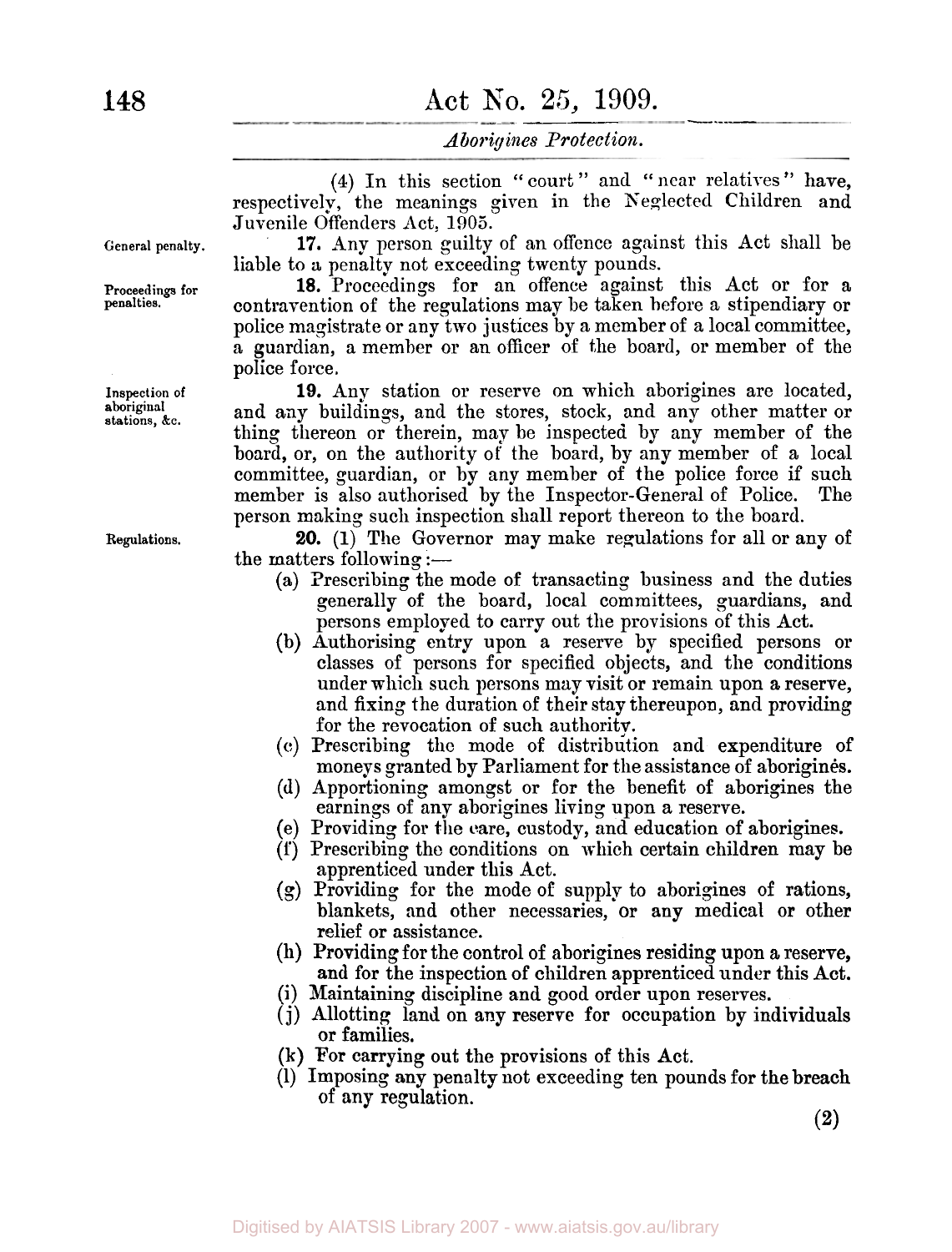#### *Industrial Disputes* (Amendment) .

**(2)** Such regulations shall-

- (i) be published in the Gazette ;
- (ii) take effect from the date of publication, or from a later date to he specified in such regulations ; and
- (iii) be laid before both Houses of Parliament within fourteen days after publication if Parliament is in session, and, if not, then within fourteen days after the commencement of the next session. But if either House of Parliament passes a resolution at any time within fifteen sitting days after such regulations have been laid before such House disallowing any regulation, such regulation shall thereupon cease to have effect.

| Reference to Acts. | Title or short title.                                                                                                               | Extent of repeal.                                              |
|--------------------|-------------------------------------------------------------------------------------------------------------------------------------|----------------------------------------------------------------|
|                    | 31 Victoria No. 16 Supply of Liquors to Aborigines Prevention Act The whole.<br>No. 74, 1902  Vagrancy Act, 1902      Section 4 (1) | Section $4(1 b)$ , and<br>the definition of<br>"aboriginal" in |
| No. 12, 1908       | Police Offences (Amendment) Act, 1908                                                                                               | section 3.<br>Section 3.                                       |

SCHEDULE.

## Act No. **26,** 1909.

An Act to amend the Industrial Disputes Act, **INDUSTRIAL** <sup>1908</sup>; to prohibit certain monopolies, and **(Amendment).**  certain contracts, agreements, and combinations in restraint of trade ; and for purposes consequent thereon or incidental thereto. *[20th December,* 1909.]

BE it enacted by the King's Most Excellent Majesty, by and with the advice and consent of the Legislative Council and Legislative Assembly of **New** South Wales in Parliament assembled, and by the authority of the same, as follows :-

ment) Act, **1909.'' 1.** This **Act** may be cited **as** the " Industrial Disputes (Amend- Short **title.** 

**2.** 

**DISPUTES** 

**149**